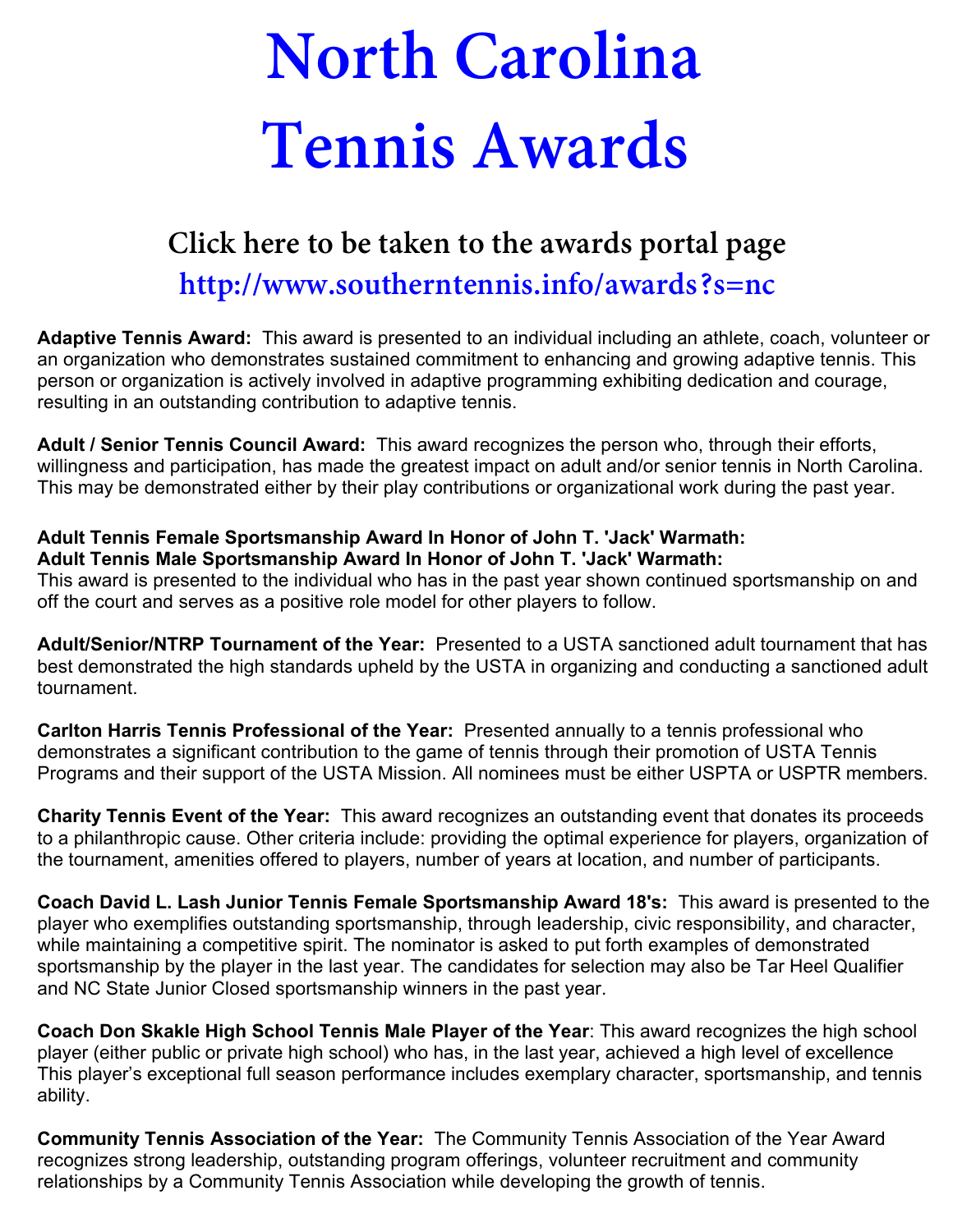#### **Debbie Southern Junior Tennis Female Sportsmanship Award - 12's: Debbie Southern Junior Tennis Female Sportsmanship Award - 14's: Debbie Southern Junior Tennis Female Sportsmanship Award - 16's:**

This award is presented to the player who exemplifies outstanding sportsmanship, through leadership, civic responsibility, and character, while maintaining a competitive spirit. The nominator is asked to put forth examples of demonstrated sportsmanship by the player in the last year. The candidates for selection may also be Tar Heel Qualifier and NC State Junior Closed sportsmanship winners in the past year.

**Educational Merit Award Given by Buster & Karen Brown:** Recognizes an individual who has developed an outstanding tennis initiative, which provides leadership and inspiration in junior programming for schools, colleges, parks and playgrounds and benefits the growth of tennis.

**Facility of the Year:** This award is presented each year to a facility displaying quality in courts and surfaces, overall layout, amenities, USTA programming and overall contributions to tennis in North Carolina.

**Family of the Year Given by J. Blount & Dargan M. Williams:** This award is presented to a family that has been outstanding in its promotion of and participation in tennis.

**Female Senior Player of the Year:** This award is presented to the player, age 50 or over, who has, in the last year, demonstrated notable success at the State, Sectional, National or International level in either age group, NTRP tournament play, or USTA League Tennis. The player must be age 50 or over and demonstrated the highest degree of sportsmanship, a love of the game, and passion for competition. The individual results may be in singles, doubles, or both.

**Grady Elmore Media Excellence Award:** Presented to an individual or organization who has most contributed to the game of tennis by disseminating information about the sport to the general public.

#### **Hal Southern Junior Tennis Male Sportsmanship Award - 12's: Hal Southern Junior Tennis Male Sportsmanship Award - 14's: Hal Southern Junior Tennis Male Sportsmanship Award - 16's:**

This award is presented to the player who exemplifies outstanding sportsmanship, through leadership, civic responsibility, and character, while maintaining a competitive spirit. The nominator is asked to put forth examples of demonstrated sportsmanship by the player in the last year. The candidates for selection may also be Tar Heel Qualifier and NC State Junior Closed sportsmanship winners in the past year.

**High School Coach of the Year Given In Honor of Coach Ron Lee:** This award recognizes the high school coach who meets the following criteria: high school had a team record of success in win-loss and/or improvement in players during the season; encourages the development of team's physical, academic and emotional abilities during the season and promotes development throughout the rest of the year; maintains high ethical and sportsmanship standards; promotes passion for tennis, school and community.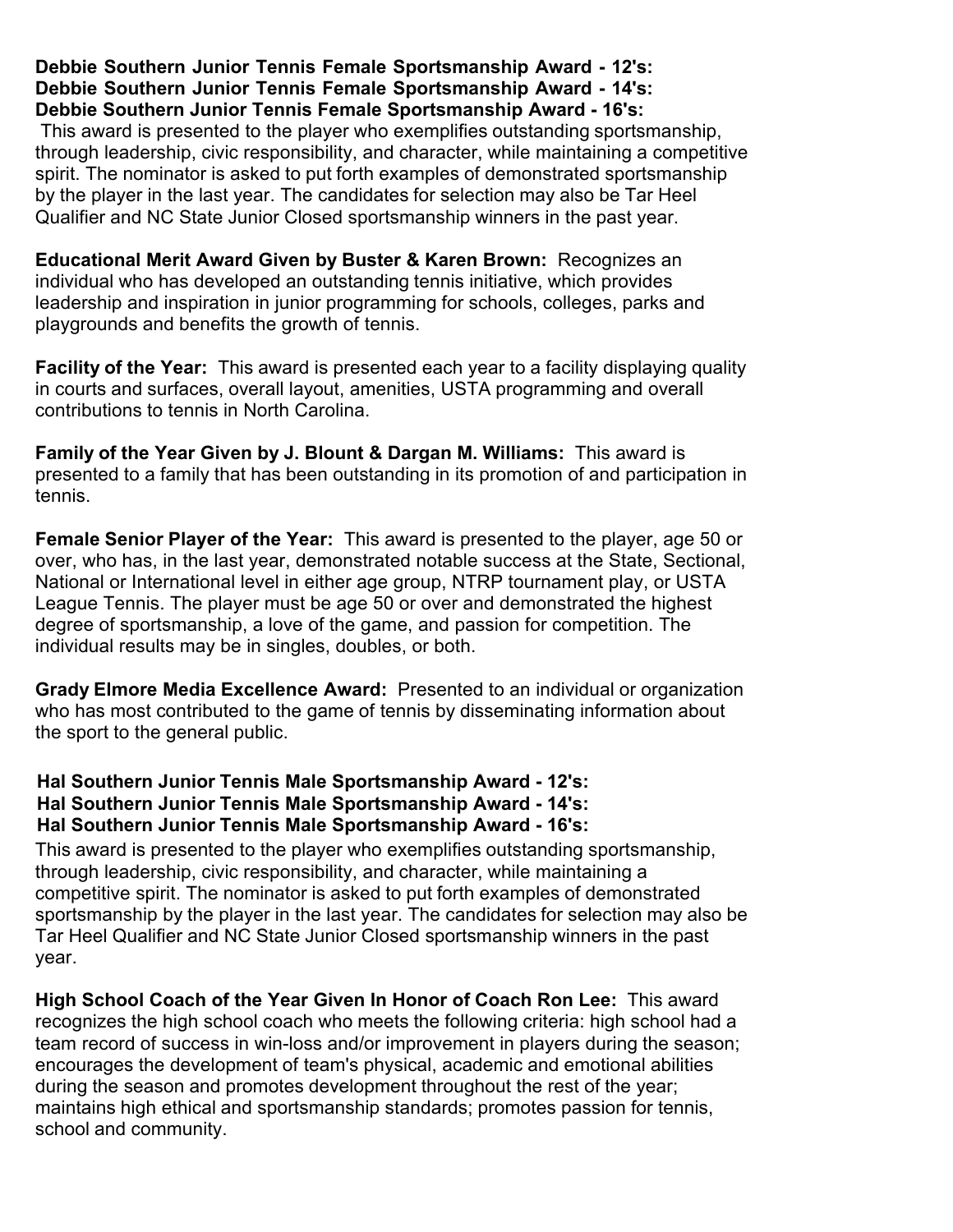**High School Tennis Female Player of the Year:** This award recognizes the high school player (either public or private high school) who has, in the last year, achieved a high level of excellence This player's exceptional full season performance includes exemplary character, sportsmanship, and tennis ability.

#### **J.S. Love Adult Tennis Female Player of the Year: J.S. Love Adult Tennis Male Player of the Year:**

year.

This award is presented to the player who has, in the last year, won a state, sectional, national, or international title in either age group, NTRP tournament play or USTA League Tennis. This player has demonstrated a passion for competition and the most outstanding full season performance including character, sportsmanship and tennis ability. The individual results may be in singles, doubles, or both.

#### **James H. Leighton Junior Tennis Female Player of the Year: James H. Leighton Junior Tennis Male Player of the Year:**

This award recognizes a junior player who has achieved a high level of excellence in either singles or doubles play. This player is a highly ranked North Carolinian in his/ her age division, either nationally or internationally. This player's exceptional full season performance includes exemplary character, sportsmanship and tennis ability.

**Junior Tennis Council Award Given In Honor of John Peddycord:** This award recognizes the person who, through their efforts, willingness, cooperation and participation, has made the greatest contribution to junior tennis in North Carolina. This person has made significant contributions to USTA North Carolina junior recreational programs, including USTA School Tennis, USTA Tennis NJTL, USTA Jr. Team Tennis and junior novice events. Efforts may include CTA development, fundraising, equipment repair and distribution, special events, and education.

**Junior Tennis Male Sportsmanship Award 18's Given by Billy and Jean Trott:**  This award is presented to the player who exemplifies outstanding sportsmanship, through leadership, civic responsibility, and character, while maintaining a competitive spirit. The nominator is asked to put forth examples of demonstrated sportsmanship by the player in the last year. The candidates for selection may also be Tar Heel Qualifier and NC State Junior Closed sportsmanship winners in the past

**Junior Tournament of the Year In Memory of John Allen Farfour:** Presented to the USTA sanctioned junior tournament that best demonstrates the USTA standards of organizing and conducting a sanctioned junior event.

**League Volunteer Service Award Given by Omega Sports:** Presented to the individuals who made generous contributions to the USTA League Tennis program that have resulted in the growth of tennis on the local and/or state level. This may include: participation on league teams, assistance in the promotion of the program, assistance in the administration of the leagues and/or volunteerism at the state championships. Selected by the Adult State League Coordinator.

**Member Organization of the Year:** Presented to a member organization to recognize outstanding service to the local community, to the organization members, and to the game of tennis.